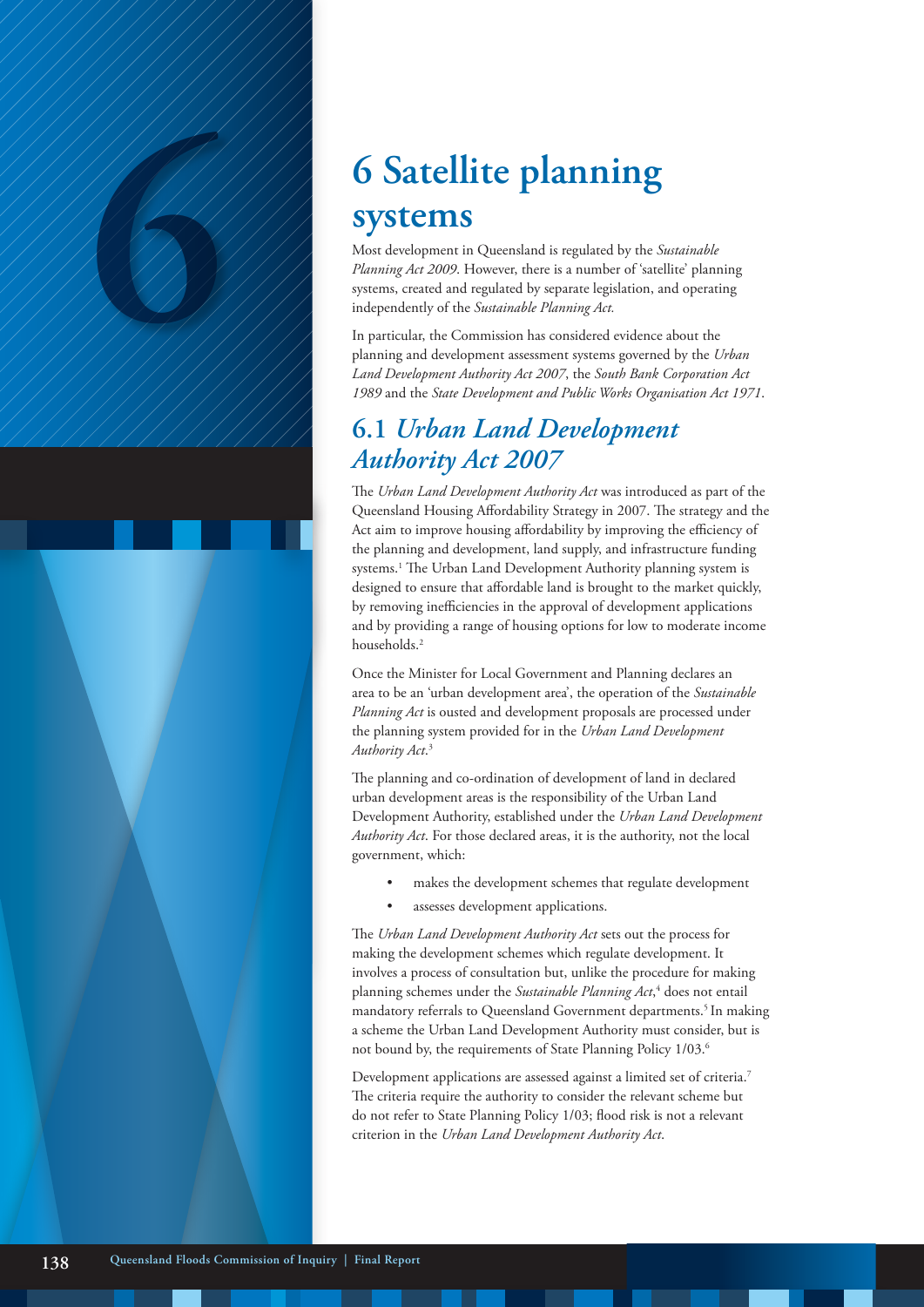# **6.2** *South Bank Corporation Act 1989*

The South Bank Corporation was created by the *South Bank Corporation Act* to manage the development of a riverside area on the south bank of the Brisbane River opposite the central business district that was formerly occupied by World Expo '88.8

The *South Bank Corporation Act* empowers the corporation to:

- prepare a development plan,<sup>9</sup> which effectively operates as the planning scheme for the area
- implement the development plan, which includes regulating development within the area covered by the Act.<sup>10</sup>

The *South Bank Corporation Act* sets out the procedure for making a development plan.11 It involves consultation with Brisbane City Council, but not with Queensland Government departments. A development plan is not required to reflect State Planning Policy 1/03 or to address flooding as a consideration.

There is also no requirement to consider the possible impacts of flood in implementing the development plan or in assessing development applications. South Bank Corporation's obligations, with respect to carrying out and regulating development, are:

- to ensure the development is carried out in accordance with the approved development plan<sup>12</sup>
- in deciding a development application, to consult with Brisbane City Council in the way the corporation considers appropriate.<sup>13</sup>

# **6.3** *State Development and Public Works Organisation Act 1971*

The original *State Development and Public Works Organisation Act* was passed in 1938 as a post-Depression measure to encourage public works and generate employment.14 The current Act is administered by the Minister for State Development and Trade and the Coordinator-General.15 The Act regulates a range of development types; those of most interest to the Commission are state development areas, significant projects and prescribed projects.

### **6.3.1 State development areas**

The Governor in Council, on recommendation by the Minister, may declare a state development area when satisfied that it is required by the public interest or for the general welfare of Queensland residents.16 To determine this, consideration may be given to any relevant matter, including the need to establish or relocate a population, industry or essential services.<sup>17</sup>

A state development area may be declared to promote economic development or address market failure.18 Recently approved state development areas include the Queensland Children's Hospital State Development Area, which is intended to consolidate health services for children and young people, and the Abbot Point State Development Area, which provides for industrial development, including infrastructure corridors and essential services.<sup>19</sup>

For a state development area, the Coordinator-General:

- prepares a development scheme for the area which identifies land use precincts and specifies the purpose of those precincts; it overrides any planning scheme applicable to the land<sup>20</sup>
- assesses land use applications for a material change of use under the provisions of the development scheme to the extent provided in the scheme.<sup>21</sup>

The process for making a development scheme for a state development area is not prescribed by the Act. The Coordinator-General's evidence to the Commission is that he releases the draft development scheme for public and government comment and that he considers all submissions received.<sup>22</sup>

The Act does not require the Coordinator-General to consider State Planning Policy 1/03, or flooding more generally, when making a scheme for a state development area or assessing an application against a state development area scheme.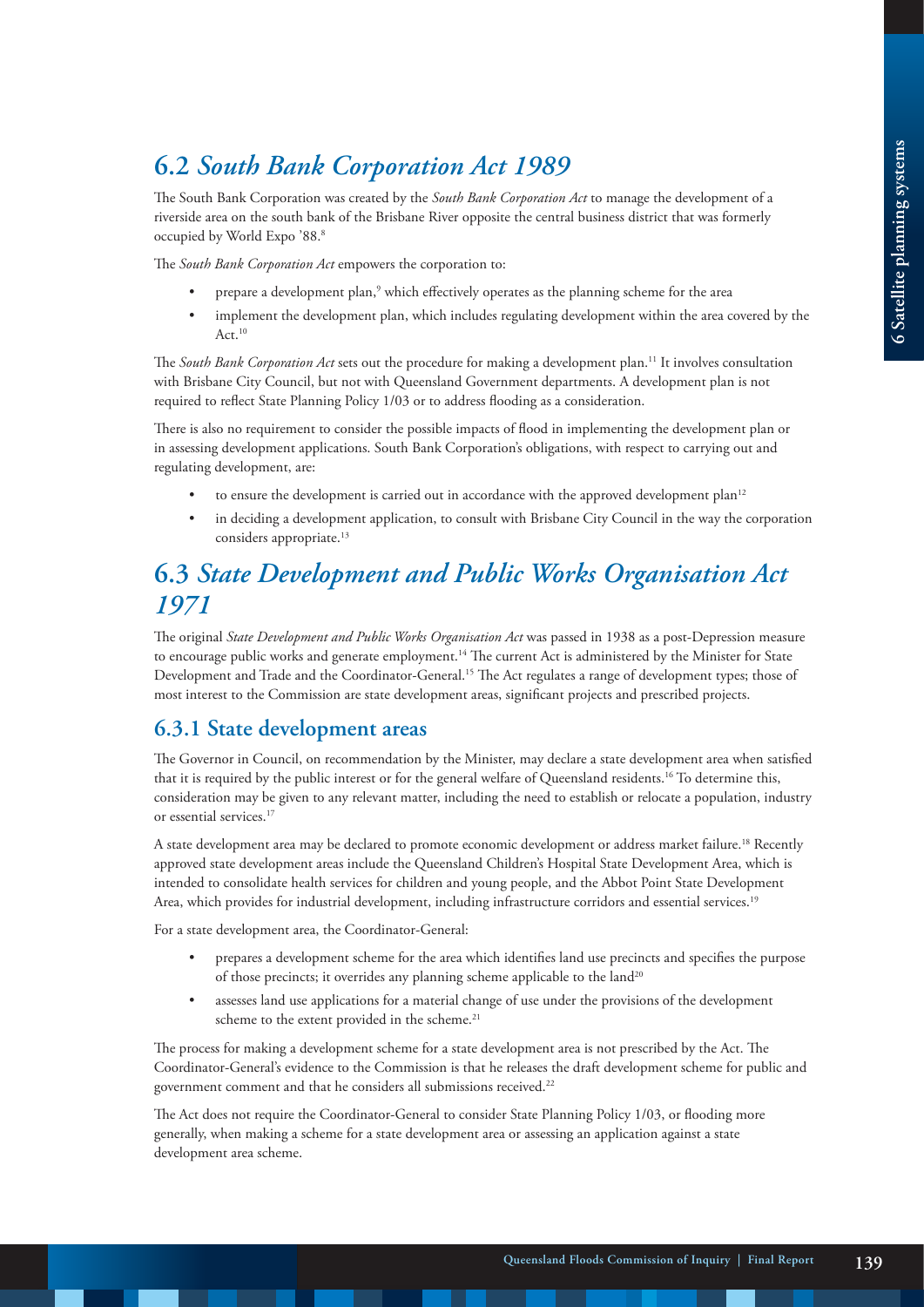## **6.3.2 Significant projects**

The Coordinator-General may declare a project to be a significant project under section 26 of the *State Development and Public Works Organisation Act*. A significant project typically involves:

- complex approval requirements involving all levels of government
- a capital investment of more than \$100 million
- potential effects on infrastructure or the environment
- the provision of substantial employment opportunities
- 'strategic significance' to a locality, region or the state.<sup>23</sup>

Recently declared significant projects include the Australia Pacific Curtis Liquefied Natural Gas and the Wandoan Coal Mine projects.

The assessment process for a significant project differs from the other processes discussed in this part. The declaration of a significant project does not exclude the *Sustainable Planning Act* provisions; its assessment process continues to apply, but is modified for different development types.

For example, an application for a material change of use for a significant project, although assessed under the *Sustainable Planning Act*, does not undergo mandatory referral to Queensland Government departments and is not the subject of public notice given under the *Sustainable Planning Act*. Instead, before the application is made:

- the Coordinator-General may (but is not required to) refer the project to Queensland Government departments under the *State Development and Public Works Organisation Act<sup>24</sup>*
- the applicant<sup>25</sup> must 'publicly notify' the environmental impact statement for the project.<sup>26</sup>

After these steps take place, the Coordinator-General evaluates the material and prepares a report that acts as a concurrence agency response for the application under the *Sustainable Planning Act*. 27 Any properly made submission received by the Coordinator-General (in response to the public notification) is also taken to be a properly made submission about the application under the *Sustainable Planning Act* assessment process.28 The Coordinator-General's report may, but will not necessarily, address flooding.

In determining the application, the assessment manager must also take into account State Planning Policy 1/03 in the usual way.

## **6.3.3 Prescribed projects**

A prescribed project generally has state or regional economic, social or environmental significance.<sup>29</sup>

The Coordinator-General's powers in respect of prescribed projects enable intervention in the statutory approvals process for development to ensure timely decision-making.

A recently prescribed project which has been the subject of evidence before the Commission is the Ensham Mine Flood Recovery Project, declared in April 2008 following the inundation of the mine and surrounding areas in January 2008.<sup>30</sup>

Once a prescribed project is declared, the Coordinator-General may issue a notice requiring the usual decisionmaker to proceed with the decision-making process or to decide a development.31 If the usual decision-maker does not comply with the notice, the Coordinator-General becomes the approval authority for the relevant application.<sup>32</sup> The Coordinator-General's decision making process and powers in respect of a prescribed project are prescribed by the statute applicable to the usual decision-maker33 (usually the *Sustainable Planning Act*); thus, the planning and development assessment process for a prescribed project is not strictly an alternative system. For this reason, the Coordinator-General's decision-making (including consideration of flooding) for prescribed projects is not further discussed.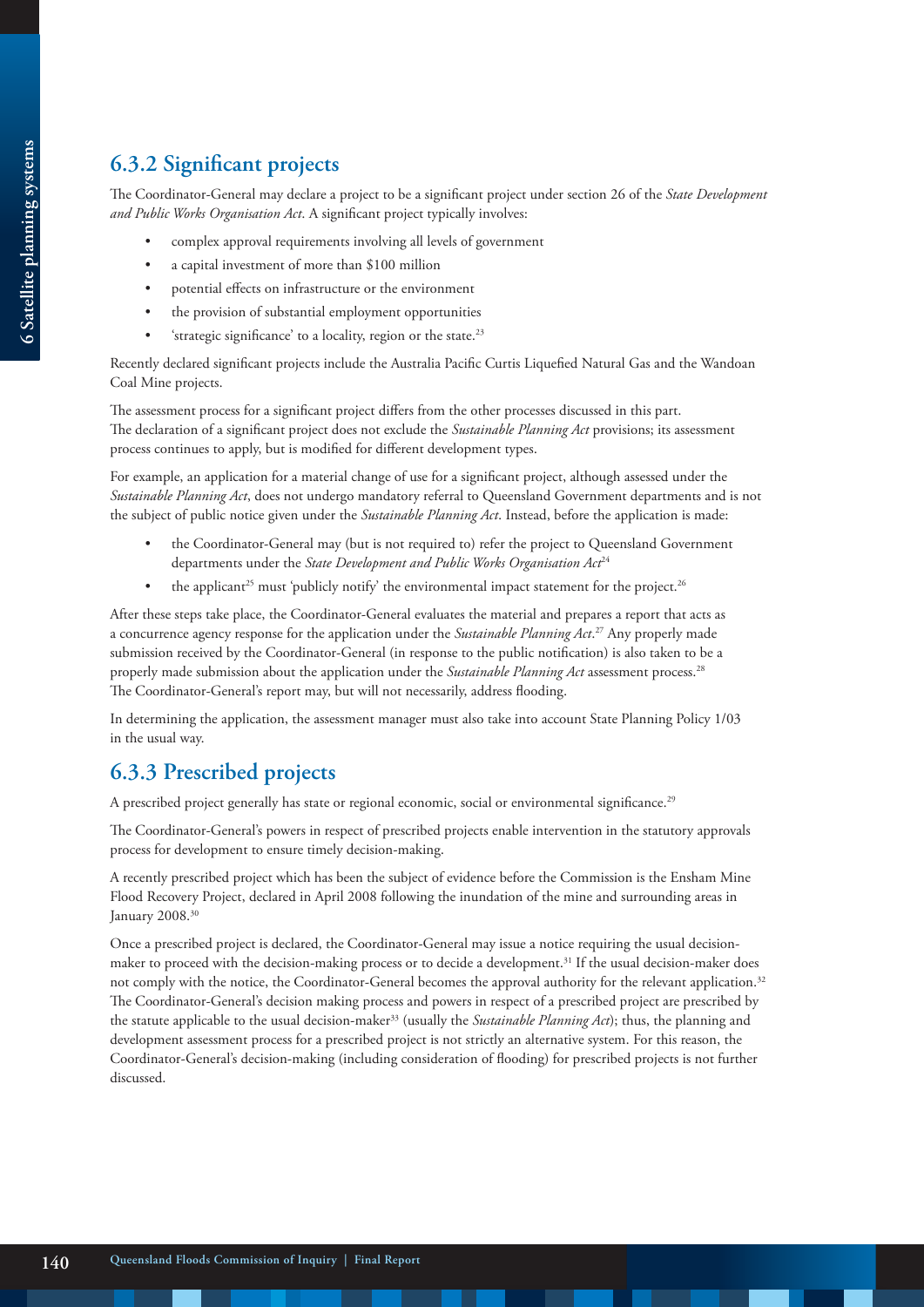# **6.4 Consideration of flooding as part of satellite planning systems**

### **6.4.1 Satellite planning systems generally**

The alternative planning and development assessment systems established by the *Urban Land Development Authority Act*, the *South Bank Corporation Act*, and, for state development areas, by the *State Development and Public Works Organisation Act*, are not subject to the provisions of the *Sustainable Planning Act*.

Of the relevant entities (the authority, the corporation and the Coordinator-General), only the Urban Land Development Authority is required to consider State Planning Policy 1/03 in the preparation of a development scheme, $34$  and none of the entities is required to consider the policy in the assessment of development applications<sup>35</sup> or to comply with the policy.

It follows that any improvements made to the way the planning systems under the *Sustainable Planning Act* deal with flood, for example through revision of State Planning Policy 1/03 or the Queensland Planning Provisions, will not flow through to these alternative planning systems.<sup>36</sup>

The Commission acknowledges that there may be legitimate reasons for different planning systems to apply in certain circumstances. For example, the goal of the *Urban Land Development Authority Act*, of streamlining the development application process to deliver more affordable housing, is a laudable one. And the Commission also recognises that, although neither South Bank Corporation nor the Coordinator-General is required to address flood, even generally, the relevant planning systems do not preclude consideration of flooding. All planning agencies established under satellite legislation do in fact consider issues associated with flooding, but to varying extents.

To illustrate, the chief executive officer of the Urban Land Development Authority indicated that the authority's typical practice, although not mandated by legislation, $37$  is to:

- consider the susceptibility to flood of the land being investigated as an urban development area as part of a review of site characteristics<sup>38</sup>
- undertake 'assessment of flood impacts' and consider the need for additional flood information for an urban development area when preparing a development scheme<sup>39</sup>
- include in development schemes for urban development areas where flooding is identified as a risk, criteria requiring that development take place in a way that ensures people and property are safe from potential flooding hazards<sup>40</sup>
- require development applications to identify whether the site is flood affected and to demonstrate that the proposed development does not adversely affect flooding conditions on other land. To this end, the Urban Land Development Authority has prepared Draft ULDA Guideline No. 15: Protection from Flood and Storm Tide Inundation which refers to State Planning Policy 1/03 and sets out the authority's requirements to ensure development is adequately protected from flood.<sup>41</sup>

By way of comparison, South Bank Corporation:

- in its development plan, only deals with the potential impact of flooding on infrastructure and property in relation to the Melbourne Street Precinct<sup>42</sup>
- consults the Brisbane City Council when developing, or making amendments to, the approved plan of development and in many (but not all) instances adopts the council's suggestions<sup>43</sup>
- as a matter of practice, often (but not always) adopts the Brisbane City Council's suggested development conditions, although it is not required to do  $so^{44}$
- as a matter of practice, for developments in close proximity to the Brisbane River, imposes conditions requiring minimum floor levels for habitable rooms<sup>45</sup>
- does not otherwise consider the 'mitigation of adverse flood impacts' in determining land use, as it is not required to do so when assessing development applications under the *South Bank Corporation Act*. 46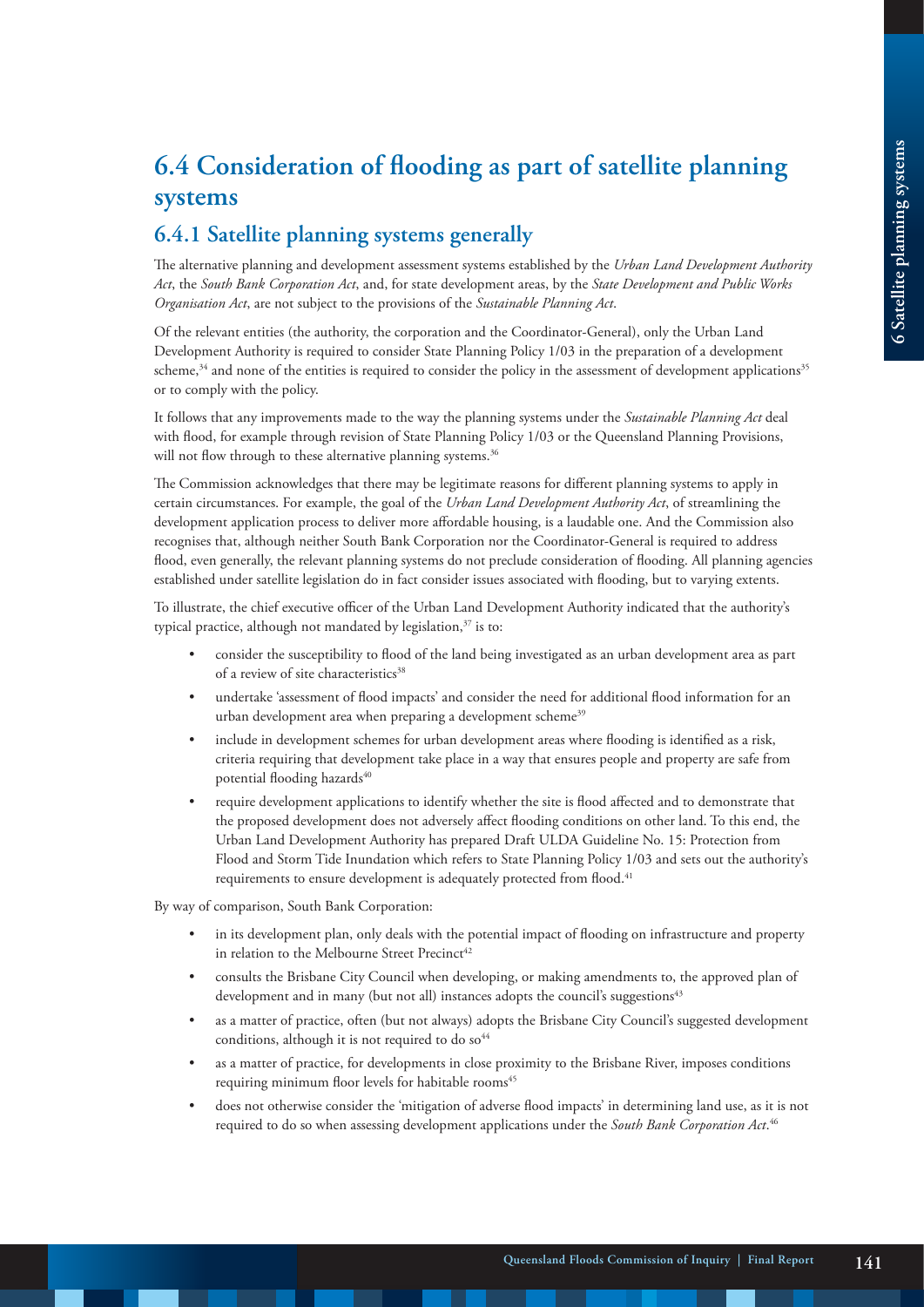The Coordinator-General's process for preparing a development scheme for a state development area may identify flood impacts:

- during the planning assessment undertaken to determine the general location of a state development area<sup>47</sup>
- during land use studies undertaken for the purpose of identifying land use precincts within a state development area<sup>48</sup>
- if they are raised in submissions received from the public and from government in response to the publication of the draft development scheme for a state development area.<sup>49</sup>

Even though it is apparent that the planning agencies under the satellite legislation do consider the issue of flood, the Commission considers that the planning and development process should be open and explicit.

# *Recommendation*

- 6.1 The Queensland Government should consider amending the *Urban Land Development Authority Act 2007*, the *South Bank Corporation Act 1989,* the *State Development and Public Works Organisation Act 1971* insofar as it governs state development areas, and other legislation which establishes alternative planning systems that operate independently of the *Sustainable Planning Act 2009*, 50 to require that:
	- any planning scheme, interim or otherwise, appropriately reflects any state planning policy with respect to flood
	- flood risk be considered in the assessment of any development application.

### **6.4.2 Significant projects under the** *State Development and Public Works Organisation Act 1971*

The Coordinator-General's process for declaring a significant project and assessing a significant project is set out in Part 4 of the *State Development and Public Works Organisation Act*. Generally speaking as part of that process the following occurs:

- An applicant makes an application to the Coordinator-General for the declaration of a project as a significant project. The application includes an initial advice statement which should be prepared in accordance with guidelines set by the Coordinator-General.<sup>51</sup>
- The Coordinator-General considers the application and, if it is approved, declares the project to be a significant project.<sup>52</sup>
- At the time of declaring a significant project, the Coordinator-General decides whether an environmental impact statement is required for the project.<sup>53</sup>
- If an environmental impact statement is required, the Coordinator-General prepares terms of reference, using a generic draft document, which set out the requirements which the applicant must address in preparing the environmental impact statement.<sup>54</sup>
- Once an environmental impact statement has been prepared to the satisfaction of the Coordinator-General, it is released for public and government agency comment.<sup>55</sup>

The Coordinator-General then evaluates the environment impact statement and takes into account all relevant materials, including submissions received during the consultation process, and uses this information to complete its report for the significant project.<sup>56</sup>Although the assessment manager who ultimately decides whether a development approval is granted for a significant project is able to refuse the application or impose additional conditions on the development approval, the Coordinator-General's report to some extent determines development rights and obligations. For instance, the Coordinator-General's report may:

• impose conditions for undertaking the project under the *State Development and Public Works Organisation Act*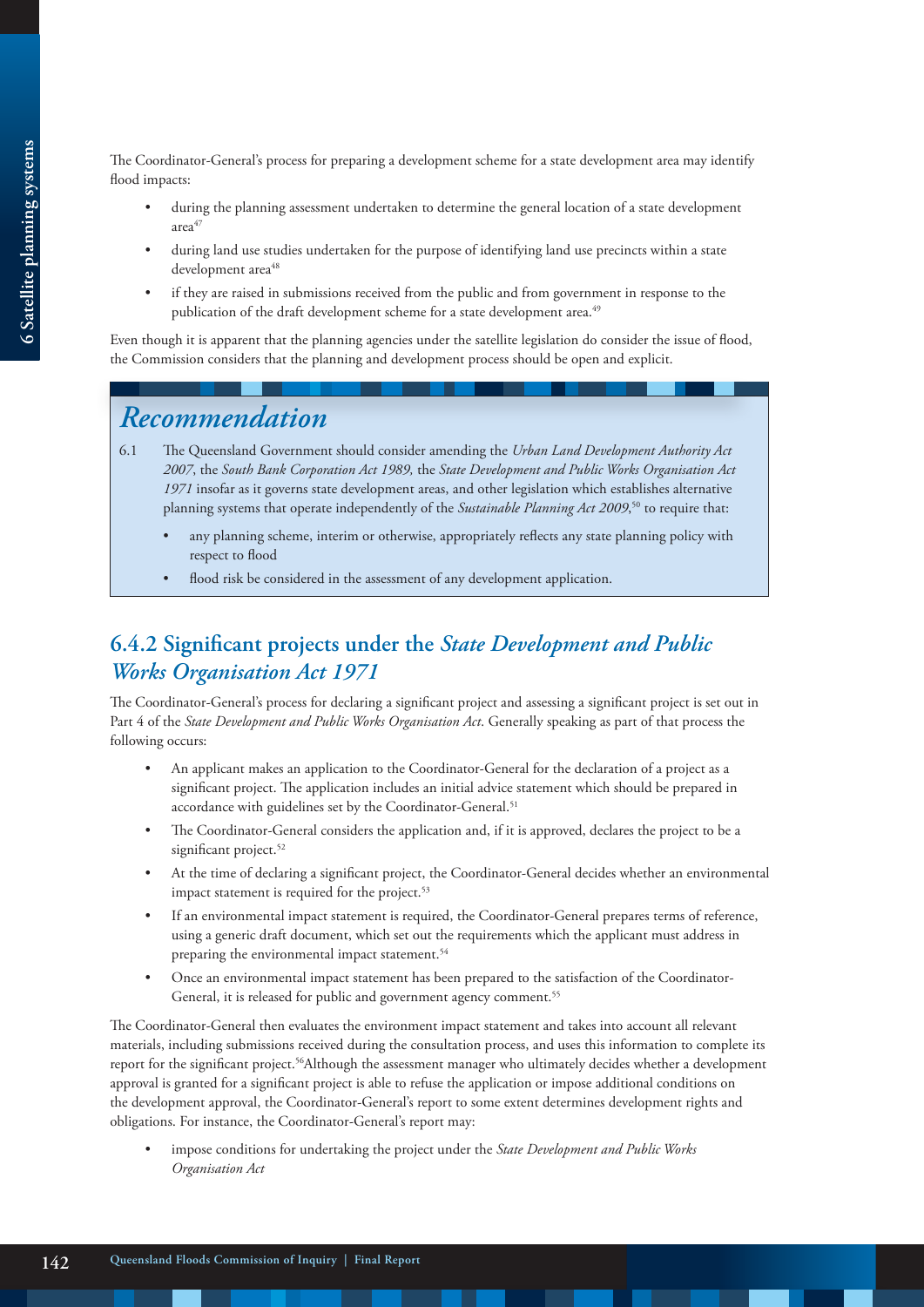- state conditions that must attach to development approvals under other legislation, including the *Sustainable Planning Act*
- make recommendations for approvals under other legislation, including the *Sustainable Planning Act*
- state that a development approval under the *Sustainable Planning Act* must be for part of the development only
- state that a development approval under the *Sustainable Planning Act* must be for a preliminary approval only.57

The Coordinator-General may have regard to flood risk at various stages during the process outlined above. The Coordinator-General has agreed that his office could improve its assessment of flooding issues for significant projects at the time of seeking an initial advice statement from the applicant.<sup>58</sup>

The Coordinator-General's guideline for the preparation of an initial advice statement does not explicitly require an applicant to address flood risk.<sup>59</sup> As a result, an applicant's initial advice statement may, conceivably, omit reference to relevant flooding considerations.<sup>60</sup> The Coordinator-General has accepted that amending the pro forma guideline to make direct reference to flooding is a sensible suggestion.<sup>61</sup>

The Coordinator-General's office also provides applicants with draft terms of reference for an environmental impact statement. That document, in its generic form, requires an environmental impact statement to:

- describe the vulnerability of the project area to natural hazards (which includes flood)<sup>62</sup>
- assess the possible impacts of the project on 'water resource environmental values', such as impacts on downstream environments $^{63}$  and propose mitigation strategies. $^{64}$

The document directs an applicant to complete, where applicable 'due to the [project's] location', a comprehensive flood study.<sup>65</sup>

The Coordinator-General gave evidence that although his office has some internal expertise available to determine whether a project location might be subject to flooding, he relies on advice from agencies (such as the Department of Environment and Resource Management (DERM) and councils in the area concerned) and from affected landholders<sup>66</sup>

The Commission considers that requiring an applicant to provide information about a project's flood risk at the time of submitting an initial advice statement would place the Coordinator-General in a better position to determine, at the time of preparing the terms of reference, whether a project should be supported by a comprehensive flood study.

# *Recommendation*

6.2 The Coordinator-General should amend the guideline for preparing an 'initial advice statement' for a significant project under the *State Development and Public Works Organisation Act 1971* so that it specifically requires an applicant to consider and provide information about the project's flood risk.

# **(Endnotes)**

- 1 Urban Land Development Authority Bill 2007, Second Reading Speech, 22 August 2007.
- 2 Urban Land Development Authority Bill 2007, Second Reading Speech, 22 August 2007.
- 3 Section 40, *Urban Land Development Authority Act 2007*.
- 4 See section *5.4 Amending planning schemes.*
- 5 The Urban Land Development Authority must consult with the relevant council before preparing a scheme. It must also make reasonable attempts to consult with other authorities which might likely be affected. After preparing a draft scheme, the Urban Land Development Authority must publish the scheme on its website, in a gazette notice and in a local newspaper inviting anyone to make submissions, which the authority must then consider.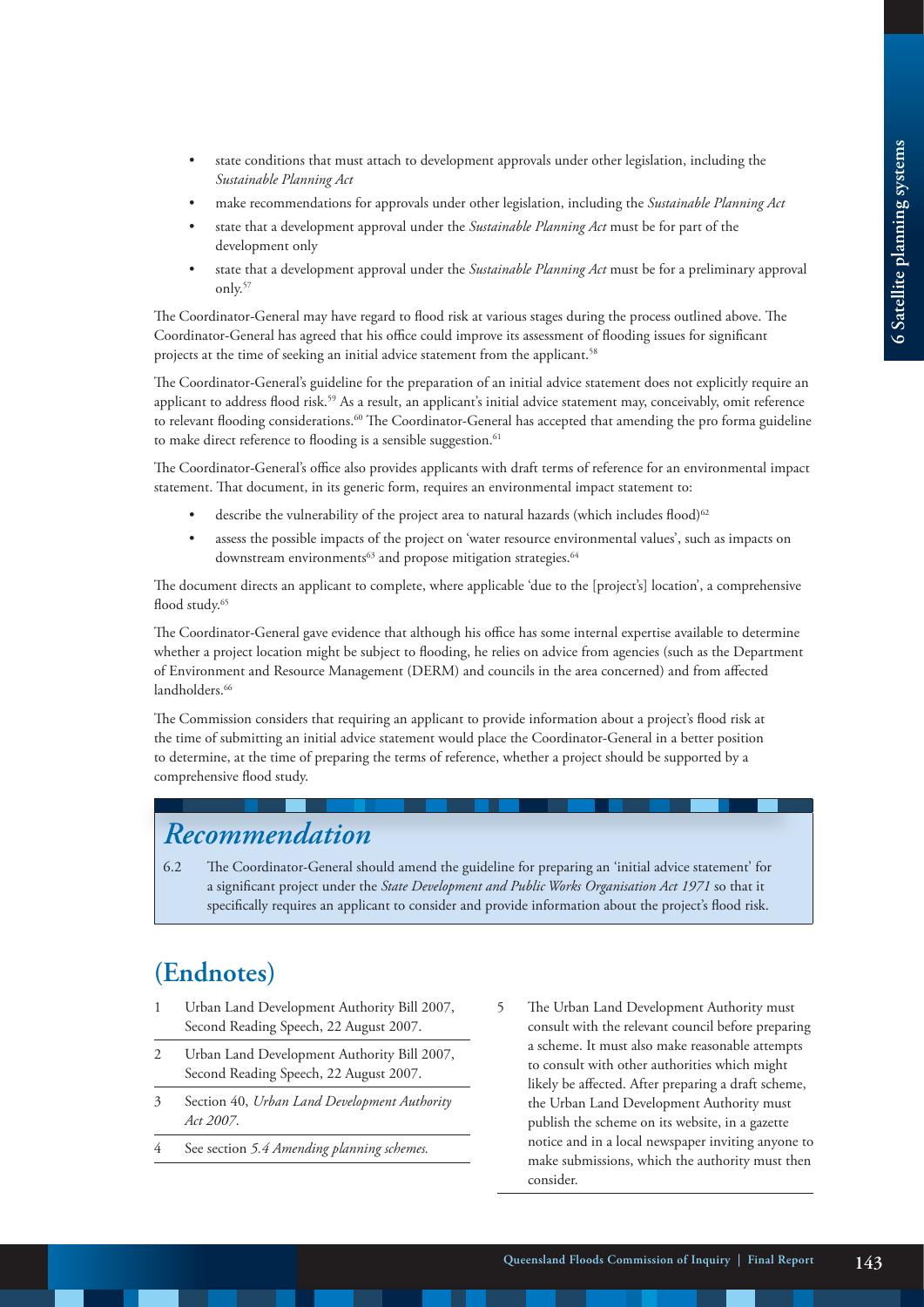- 6 Section 23(5), *Urban Land Development Authority Act 2007*.
- 7 Section 57, *Urban Land Development Authority Act 2007.*
- 8 Transcript, Malcolm Snow, 26 September 2011, Brisbane [p3161: line 48].
- 9 Sections 32-35, *South Bank Corporation Act 1989*.
- 10 Section 36 and Part 7, *South Bank Corporation Act 1989*.
- 11 Sections 32-35, *South Bank Corporation Act 1989*.
- 12 Section 36, *South Bank Corporation Act 1989*.
- 13 Section 60, *South Bank Corporation Act 1989*.
- 14 State Development and Public Works Organisation Amendments Bill 1999, Explanatory Notes [p1].
- 15 *Administrative Arrangements Order (No 2) 2011*; Section 3, *State Development and Public Works Organisation Act 1971*.
- 16 Section 77, *State Development and Public Works Organisation Act 1971*.
- 17 Sections 77(3) and 82(1), *State Development and Public Works Organisation Act 1971*.
- 18 Department of Employment, Economic Development and Innovation, State Development Areas, www.deedi.qld.gov.au/cg/statedevelopment-areas.html.
- 19 Exhibit 921, Statement of Keith Davies, 2 September 2011, Annexure 1A [p3: para 7-8]; The Coordinator-General, Development Scheme for the Queensland Children's Hospital State Development Area, June 2008 [p6].
- 20 Section 84, *State Development and Public Works Organisation Act 1971*.
- 21 See, for example, The Coordinator-General, Development Scheme for the Abbot Point State Development Area, June 2008 [p12-21: section 9]; The Coordinator-General, Development Scheme for the Queensland Children's Hospital State Development Area, June 2008 [p9-16: section 9].
- 22 Exhibit 921, Statement of Keith Davies, 2 September 2011, Annexure 1A [p2: para 3-4].
- 23 Exhibit 921, Statement of Keith Davies, 2 September 2011, Annexure 1B-1 [p1].
- 24 Section 31, *State Development and Public Works Organisation Act 1971*.
- 25 Under the *State Development and Public Works Organisation Act 1971* and the relevant, corresponding provisions of the *Sustainable Planning Act 2009*, the person who proposes a significant project is called 'the proponent'. For simplicity's sake, the word 'applicant' is used in this part.
- 26 Section 33, *State Development and Public Works Organisation Act 1971*.
- 27 Section 37(1), *State Development and Public Works Organisation Act 1971*.
- 28 Section 37(1)(c), the *State Development and Public Works Organisation Act 1971*.
- 29 Section 76E, *State Development and Public Works Organisation Act 1971*.
- 30 Exhibit 921, Statement of Keith Davies, 2 September 2011, Annexure 3 [p1: para 3; p2: para 7, 8].
- 31 Sections 76I and 76J, *State Development and Public Works Organisation Act 1971*.
- 32 Sections 76K and 76L, *State Development and Public Works Organisation Act 1971.*
- 33 Section 76N, *State Development and Public Works Organisation Act 1971.*
- 34 Section 23(5), *Urban Land Development Authority Act 2007*. It is noted, however, that the Assistant Director-General of the Strategic Policy Division of the Department of Community Safety (the lead agency for ensuring the application of State Planning Policy 1/03) gave evidence that the Urban Land Development Authority had not sought the department's advice in relation to the policy. See: Transcript, Gary Mahon, 19 September 2011, Brisbane [p2783: line 28].
- 35 Although the Urban Land Development Authority will obviously consider State Planning Policy 1/03 in the assessment of a development application, to the extent to which the policy is reflected in the planning scheme against which the application is assessed, by reason of section 57, *Urban Land Development Authority Act 2007.*
- 36 This was accepted by the Queensland Government Planner. See Transcript, Gary White, 7 November 2011, Brisbane [p4634: line 5].
- 37 Transcript, Paul Eagles, 21 September 2011, Brisbane [p2936: lines 1-14, 30-40; p2937: lines 3-32].